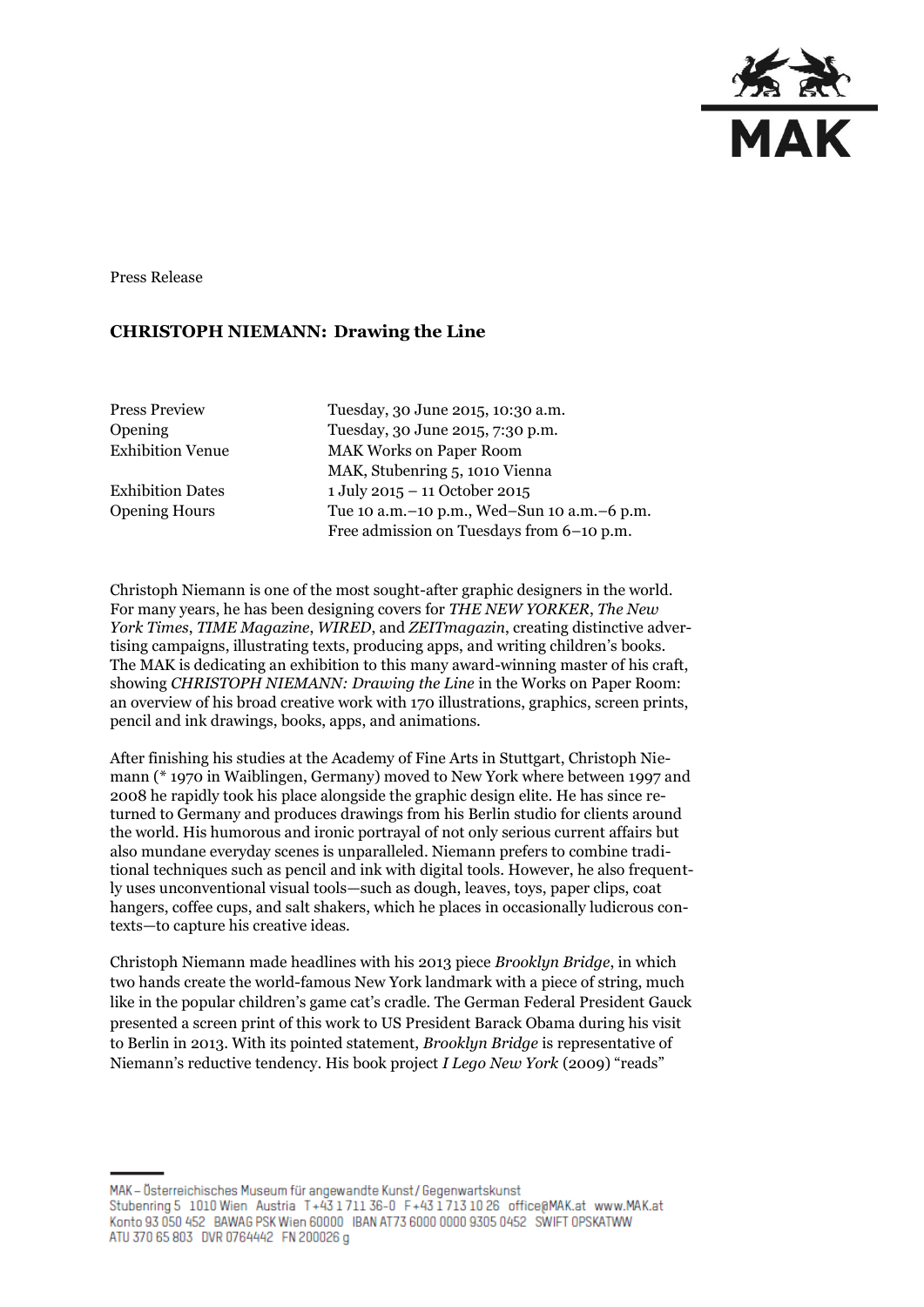

similarly, showing typical New York scenes made of small, abstract Lego bricks.

Christoph Niemann works both on commission and independently, and has been very successful with this approach. In his "Kampagnen ohne Auftrag" (self-generated work), the exceptional graphic designer and artist portrays—amongst other topics familiar everyday situations: the battle for the armrest in economy class, the hassle of inflatable neck cushions, swollen legs on long-haul flights, or the sweet sensation of chewing on a gummy bear. Short strokes on paper together with often only a few lines of pointed text tell the story of inner struggles during the creative process, the shock of reading bad news while relaxing on the beach, or the story of creation made out of dough while baking Christmas cookies.

Social media are a central component of Niemann's universe. Since 2008 he has been writing and illustrating the blog "Abstract City" for the *New York Times*, which has been published under the title *Abstract Sunday* by the *New York Times Magazine* since 2011. His experimental series of images *Sunday Sketches* gained a huge fan base on Instagram within a very short space of time.

The MoMA in New York commissioned Niemann to produce an animation for the online-curated project *Design and Violence*, which addresses the relationship between these two topics in contemporary society. As a tourist in Rio during the 2015 football World Cup, he designed his first interactive essay about his experiences with Brazilian football, with losing, and with reconciliation. With many of these interactive projects the users themselves have to become creative with digital tools, for example in the app *Petting Zoo* (2013), in which animals are brought to life by touch. It was in internet, too, where Christoph Niemann realized his most frequently seen works: animated logos for the Google homepage.

Christoph Niemann is connected to Austria through his work for the Vienna-based law firm WOLF THEISS, which regularly publishes the Berliner's works in the Austrian daily newspapers *Der Standard* and *Die Presse*. These reductive illustrations, which promote the services offered by the firm with a great deal of irony and subtle humor, become branded on the memory of their viewers and will be easily recognized by Austrian visitors to the MAK exhibition.

Christoph Niemann's clients include not only media agencies with a global audience but also famous international companies such as Citibank, Amtrak, and Nike. One of his latest projects is the illustration of Erich Kästner's *Es gibt nichts Gutes, außer: Man tut es* (Atrium Verlag, 2015), in which he reinterprets the relationship between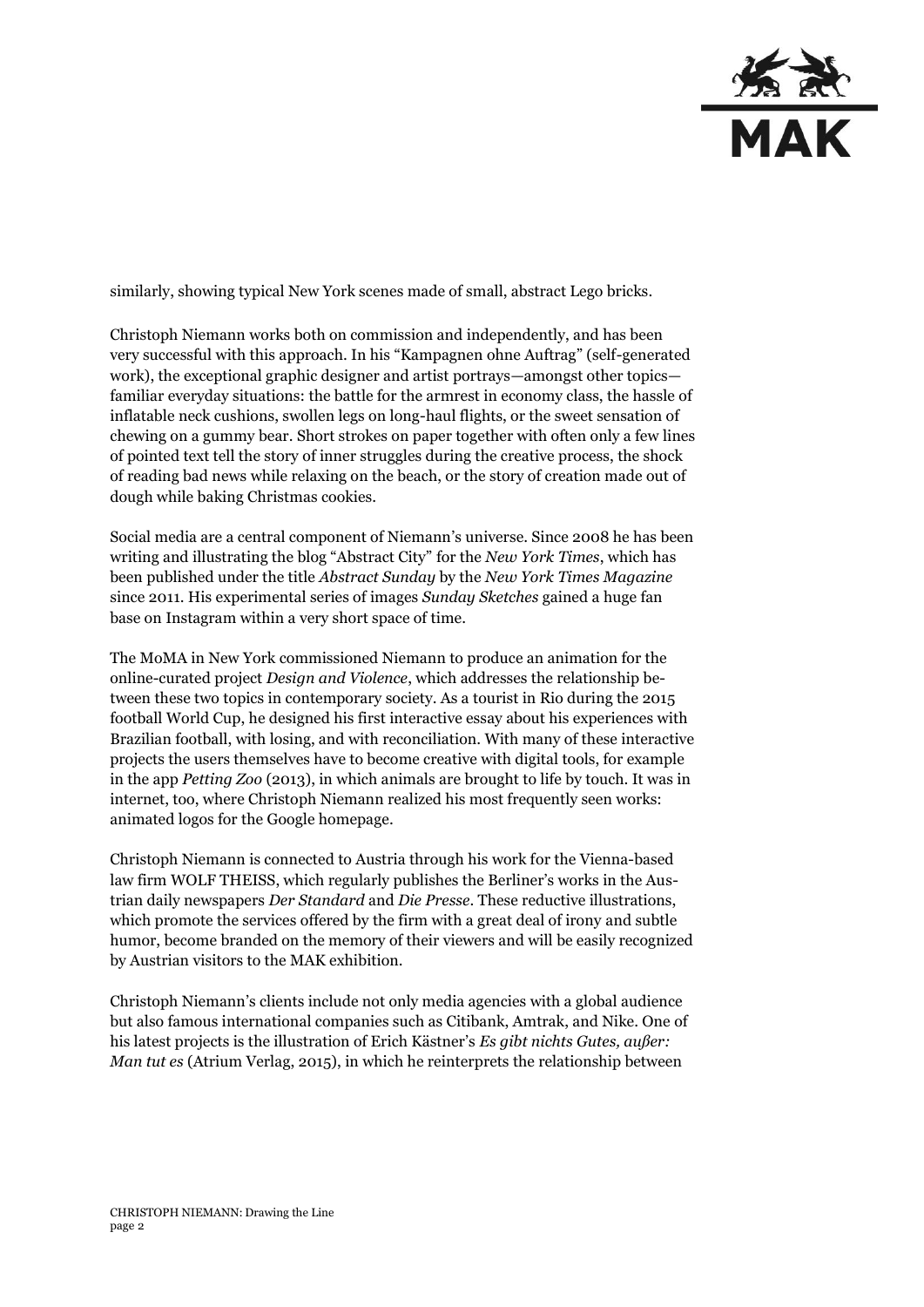

language and image. Christoph Niemann's works have been awarded many prizes, including the Sondermann Prize for Comic Art (2012), and been nominated for the German Children's Literature Award (2014). In 2010 he was inducted into the Hall Of Fame at the Art Directors Club of New York. He is a member of the Alliance Graphique Internationale.

Press photos are available for download at MAK.at/press.